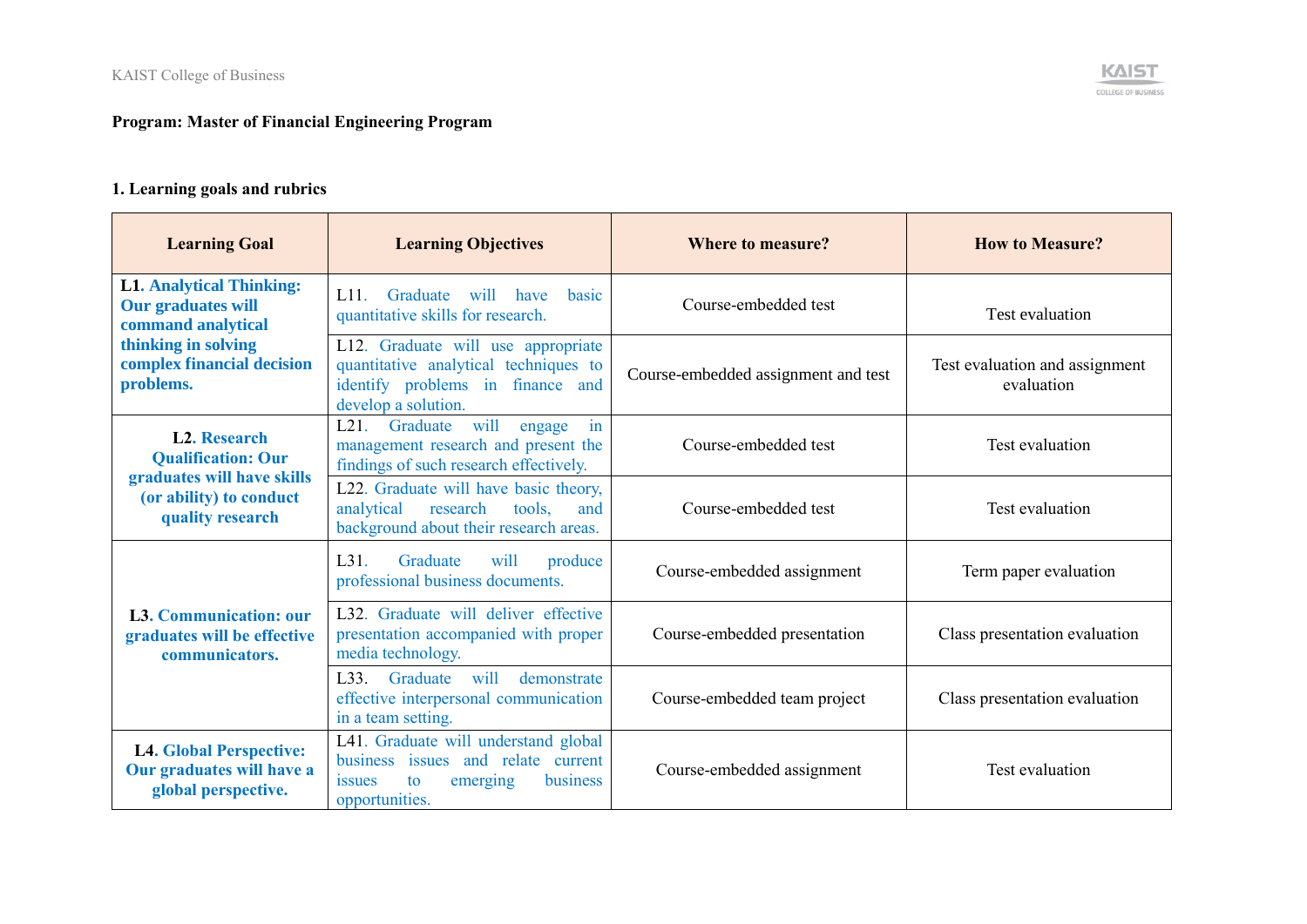

| L42. Graduate will have command of<br>business English or other language of<br>global financial markets. | Class participation and Test (OPI)<br>evaluation | Class participation evaluation and<br>Test (OPI) evaluation |
|----------------------------------------------------------------------------------------------------------|--------------------------------------------------|-------------------------------------------------------------|
|----------------------------------------------------------------------------------------------------------|--------------------------------------------------|-------------------------------------------------------------|

## **2. Rubric to assess achievements of learning objectives**

| L1. Analytical Thinking: Our graduates will command analytical thinking in solving complex financial decision problems. |                                                                                                                                                                                           |                                                                                                                                                                                                                                       |                                                                                                                                                                                                                      |
|-------------------------------------------------------------------------------------------------------------------------|-------------------------------------------------------------------------------------------------------------------------------------------------------------------------------------------|---------------------------------------------------------------------------------------------------------------------------------------------------------------------------------------------------------------------------------------|----------------------------------------------------------------------------------------------------------------------------------------------------------------------------------------------------------------------|
| L11. Graduate will have basic quantitative skills for research.                                                         |                                                                                                                                                                                           |                                                                                                                                                                                                                                       |                                                                                                                                                                                                                      |
|                                                                                                                         |                                                                                                                                                                                           | <b>Performance Level</b>                                                                                                                                                                                                              |                                                                                                                                                                                                                      |
| <b>Traits</b>                                                                                                           | 1 (Fails to meet expectations)                                                                                                                                                            | 2 (Meets expectations)                                                                                                                                                                                                                | <b>3 (Exceeds expectations)</b>                                                                                                                                                                                      |
| 1. Logic and organization                                                                                               | Arguments are poorly organized, do<br>not flow well, and are hard to follow.                                                                                                              | Most but not all of the arguments are<br>well organized, flow logically, and<br>are easy to follow.                                                                                                                                   | All arguments are well organized,<br>flow logically, and are easy to<br>follow.                                                                                                                                      |
| Identification<br>of<br>research<br>2.<br>problems                                                                      | Neglects to identify case issues;<br>recounts facts of case with little<br>analysis                                                                                                       | Clearly identifies the key issues in<br>and<br>demonstrates<br>the<br>case<br>understanding of the research issues                                                                                                                    | well-integrated<br>Develops<br>a<br>statement of the complex research<br>issues                                                                                                                                      |
| 3 Effective literature search skills                                                                                    | No<br>of<br>literature<br>used<br>or<br>inappropriate web-based sources;<br>from<br>sources<br>not<br>are<br>come<br>professional literature; sources are<br>not current and/or relevant. | Uses more than one research source<br>but demonstrates no attempt to<br>incorporate current information;<br>most sources are authoritative or<br>come from professional literature;<br>sources are generally current and<br>relevant. | Uses multiple research sources and<br>makes effective use of current and<br>reliable information; sources are<br>authoritative or come from the<br>professional literature;<br>includes<br>current relevant sources. |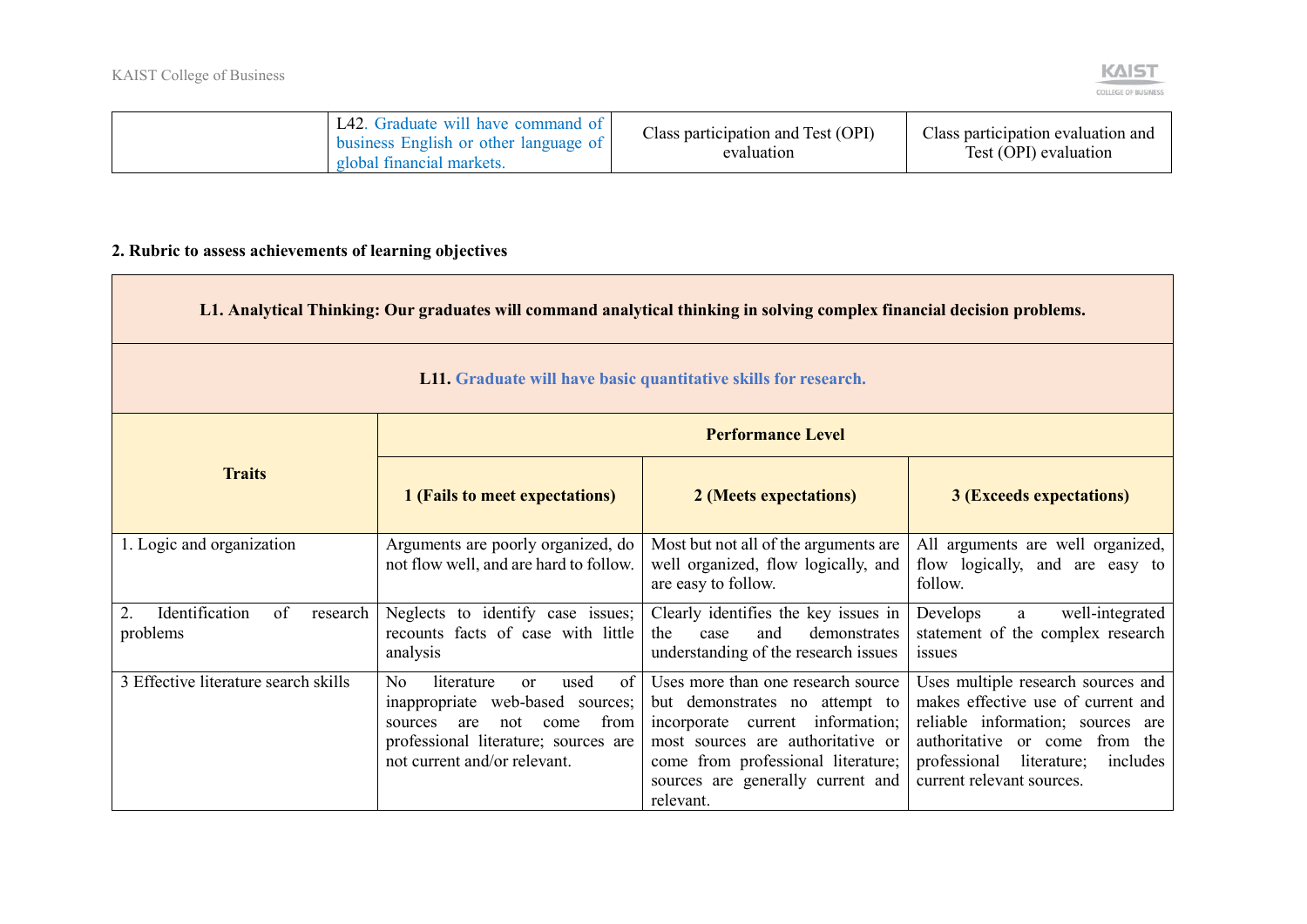

| 4. Application of quantitative tools | concepts, and techniques                                | Misuses quantitative analysis tools, Appropriately quantitative analysis<br>tools, concepts, and techniques      | Shows strong understanding and<br>application of quantitative analysis<br>tools, concepts, and techniques |
|--------------------------------------|---------------------------------------------------------|------------------------------------------------------------------------------------------------------------------|-----------------------------------------------------------------------------------------------------------|
| 5. Consistent conclusions            | No.<br>very<br>- or<br>between analysis and conclusions | weak connection Reasonable connection between<br>analysis and conclusions; there may<br>be minor inconsistencies | Very<br>strong connection between<br>analysis and conclusions; there are<br>no inconsistencies.           |

**L1. Analytical Thinking: Our graduates will command analytical thinking in solving complex financial decision problems.**

**L12. Graduate will use appropriate quantitative analytical techniques to identify problems in finance and develop a solution.**

**Traits Performance Level**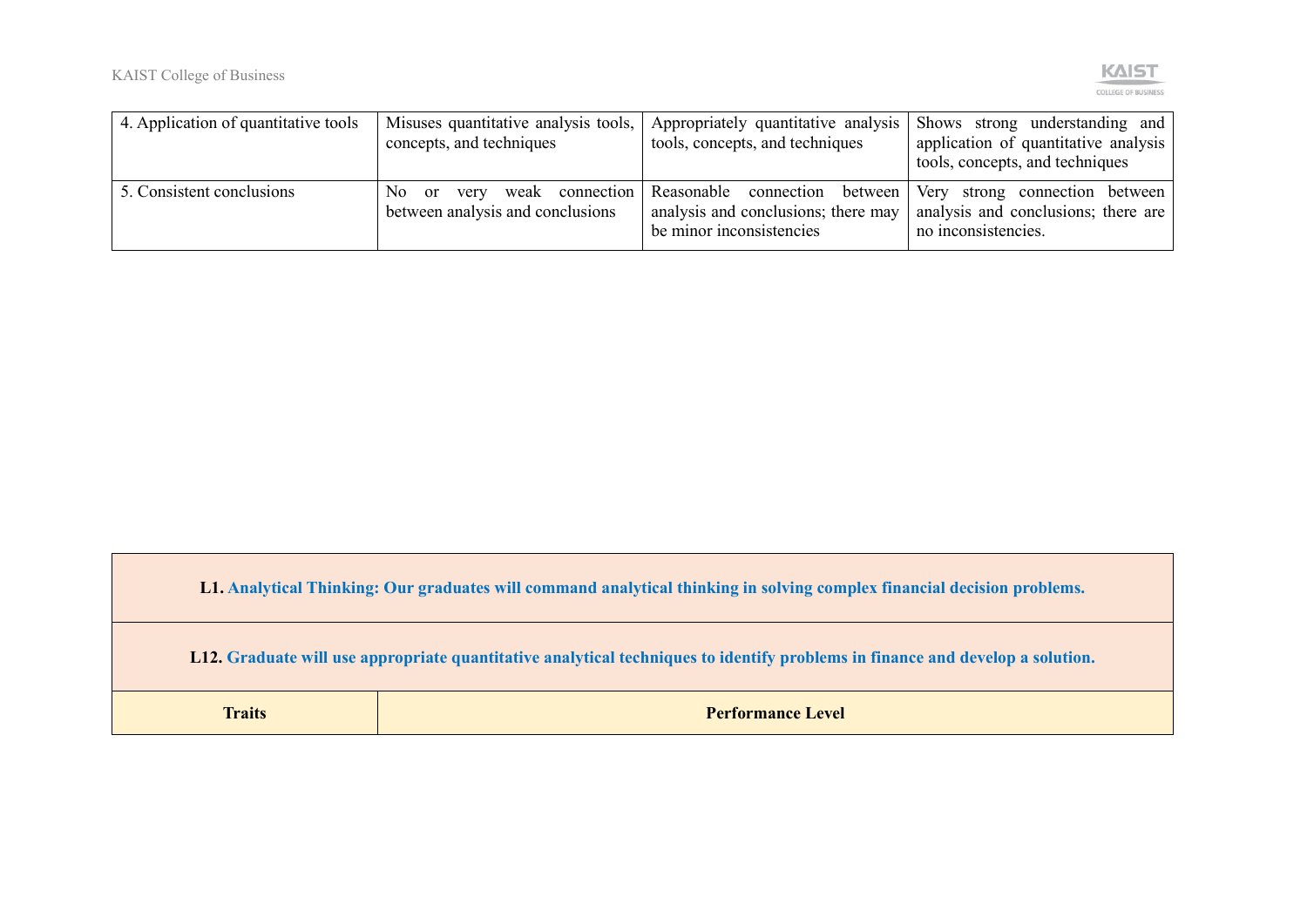

|                                                    | 1 (Fails to meet expectations)                                                                                               | 2 (Meets expectations)                                                                                                                   | <b>3 (Exceeds expectations)</b>                                                                                                                                  |
|----------------------------------------------------|------------------------------------------------------------------------------------------------------------------------------|------------------------------------------------------------------------------------------------------------------------------------------|------------------------------------------------------------------------------------------------------------------------------------------------------------------|
| 1 Quantitative knowledge                           | Shows little understanding<br>of<br>quantitative knowledge                                                                   | solid understanding<br>Shows<br>of<br>quantitative knowledge                                                                             | Shows through grasp of quantitative<br>knowledge                                                                                                                 |
| 2. Application of quantitative<br>analytical Tools | Misuses quantitative analysis tools,<br>concepts, and techniques                                                             | Appropriately quantitative analysis<br>tools, concepts, and techniques                                                                   | Shows strong understanding and<br>application of quantitative analysis<br>tools, concepts, and techniques                                                        |
| 3. Application of financial<br>analysis            | Fails to incorporate financials into<br>case analysis or shows only limited<br>attempts to understand financials             | Shows knowledge of ratios and trend<br>analysis;<br>demonstrates<br>understanding of<br>firm's financial standing                        | Applies ratios and trend analysis to<br>develop sound judgments about<br>company situation and prospects;<br>financial<br>presents<br>analysis<br>professionally |
| 4. Identification of case<br>problems/issues       | Neglects to identify case issues;<br>recounts facts of case with little<br>analysis                                          | Clearly identifies the key issues in<br>and<br>demonstrates<br>the<br>case<br>of<br>understanding<br>company's<br>decision situation     | well-integrated<br>Develops<br>a<br>statement of the complex issues of<br>and<br>demonstrates<br>the<br>case<br>understanding of situation                       |
| 5. Generation of alternatives                      | infeasible<br>Identifies<br>weak<br><b>or</b><br>alternatives with little attention to<br>case issues                        | Generates 2 or 3 feasible alternatives<br>for resolving the key issues of the<br>case                                                    | insightful<br>Develops 2<br>$\overline{3}$<br><b>or</b><br>alternatives for resolving the issues;<br>offers specificity and originality                          |
| 6. Recommendations                                 | Offers weak recommendations or<br>pays little attention to addressing<br>case issues                                         | Provides<br>well-reasoned<br>recommendations that follow from<br>the preceding analysis and clearly<br>address case issues; no surprises | Integrates alternatives into a well-<br>developed<br>action<br>plan;<br>offers<br>specificity,<br>priorities,<br>and<br>sequencing of actions                    |
| 7. Solutions                                       | Shows little attention to presenting<br>sound arguments or backing up ideas<br>with analysis; offers "I think"<br>statements | Provides good arguments backed up<br>quantitative<br>knowledge,<br>with<br>analysis, and persuasive rationale                            | Provides<br>strong rationale<br>and<br>convincing arguments backed up<br>with<br>quantitative knowledge,<br>analysis,<br>and persuasive rationale                |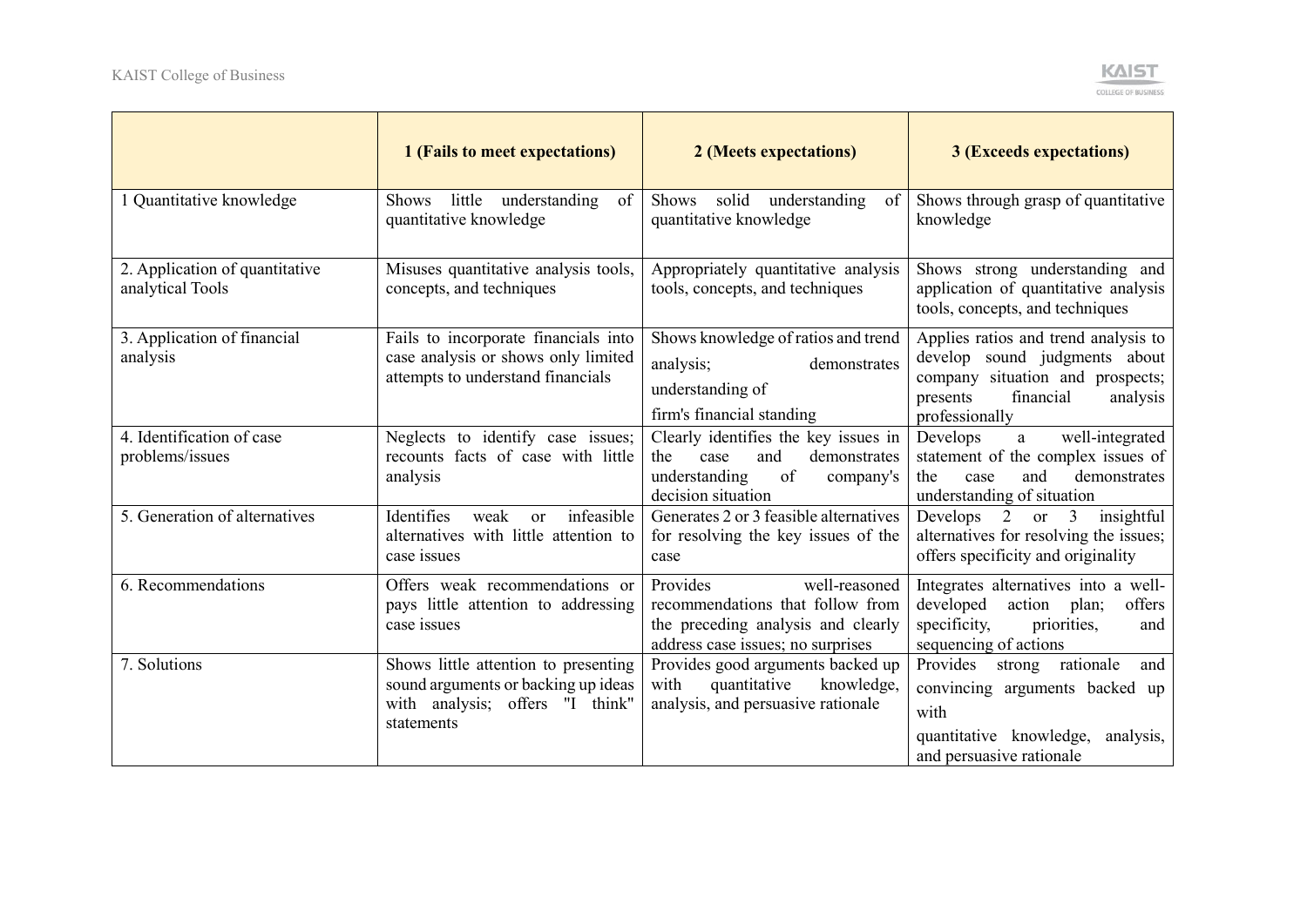

## **L2. Research Qualification: Our graduates will have skills (or ability) to conduct quality research**

**L21. Graduate will engage in management research and present the findings of such research effectively.**

|                                                           | <b>Performance Level</b>                                     |                                                         |                                                                                                              |
|-----------------------------------------------------------|--------------------------------------------------------------|---------------------------------------------------------|--------------------------------------------------------------------------------------------------------------|
| <b>Traits</b>                                             | 1 (Fails to meet expectations)                               | 2 (Meets expectations)                                  | <b>3 (Exceeds expectations)</b>                                                                              |
| 1. Preparation: "fact finding"                            | No significant research                                      | sources of relevant<br>least 3<br>At<br>research        | Research that goes beyond "literal"<br>categories into "lateral" for points of<br>comparison                 |
| "problem/objective<br>2. Preparation:<br>finding"         | No clear cut problem or objective<br>identified              | A problem identified but no or only<br>vague objectives | All problems clearly<br>stated and<br>objectives<br>multiple<br>prioritized<br>toward solution opportunities |
| 3. Incubation: "idea finding"                             | Not many ideas generated with little<br>novelty or diversity | Good number of ideas but not overly<br>novel or diverse | Many ideas of a diverse nature                                                                               |
| 4. Illumination:<br>"solution finding"                    | Selection fails to meet objective(s)                         | Selection solves problem stated in<br>main objective    | Selection<br>all<br>meets<br>objectives/maximizes solutions to<br>all problems                               |
| 5. Verification: "acceptance finding"<br>(idea is proven) | Not a successful solution                                    | Minimally successful (modification<br>or improvement)   | Highly successful solution (uniquely<br>creative)                                                            |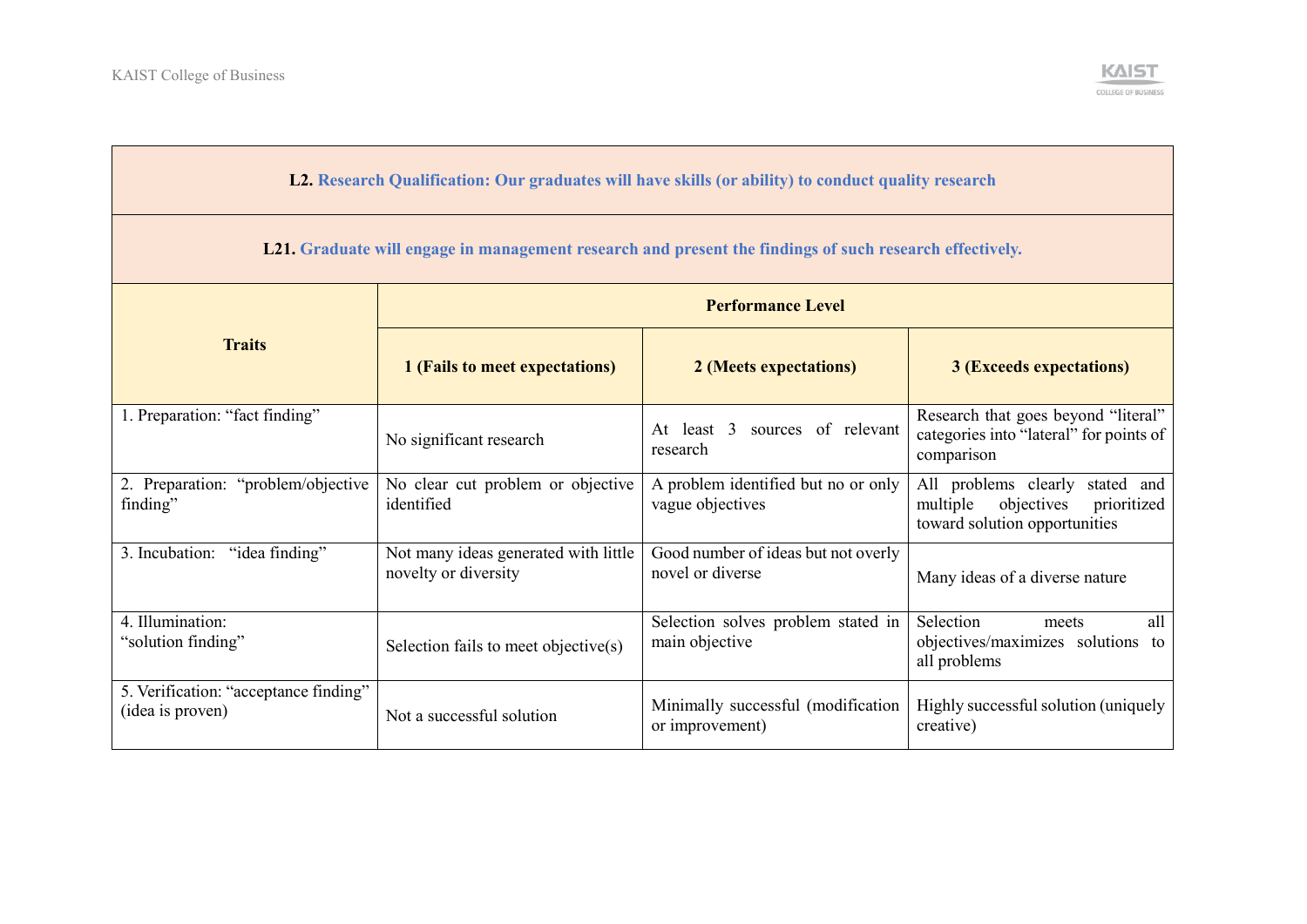$\sim$ 



|    | L2. Research Qualification: Our graduates will have skills (or ability) to conduct quality research         |                                                                                                                                                |                                                                                                                               |                                                                                                  |
|----|-------------------------------------------------------------------------------------------------------------|------------------------------------------------------------------------------------------------------------------------------------------------|-------------------------------------------------------------------------------------------------------------------------------|--------------------------------------------------------------------------------------------------|
|    | L22. Graduate will have basic theory, analytical research tools, and background about their research areas. |                                                                                                                                                |                                                                                                                               |                                                                                                  |
|    | <b>Performance Level</b>                                                                                    |                                                                                                                                                |                                                                                                                               |                                                                                                  |
|    | <b>Traits</b>                                                                                               | 1 (Fails to meet expectations)                                                                                                                 | 2 (Meets expectations)                                                                                                        | <b>3 (Exceeds expectations)</b>                                                                  |
|    | Understanding Theory.                                                                                       | Misunderstands<br>superficially<br>or<br>assumptions,<br>understands<br>justifications<br>motivations,<br>and<br>implications of basic theory. | Understands most but not all aspects<br>of basic theory.                                                                      | Correctly understands all aspects of<br>basic theory.                                            |
|    | 2. Application of Theory                                                                                    | Derivation or application of theory is<br>not strong enough to support<br>research arguments.                                                  | Derivation or application of theory<br>supports research arguments, but<br>with some logical gap or unnatural<br>assumptions. | Derivation or application of theory<br>strongly<br>supports<br>research<br>arguments.            |
|    | 3. Proper use of effective<br>research tools.                                                               | Methods and tools used for research<br>with<br>irrelevant<br><i>is</i><br>research<br>arguments.                                               | Methods and tools used for research<br>is relevant with research arguments.<br>But there is a room for improvement.           | Methods and tools used for research<br>is perfectly adequate to address a<br>research arguments. |
| 4. | Understanding<br>currently<br>important<br>issues<br>on<br>research area.                                   | Has no knowledge of currently<br>important or actively discussed<br>topics in their research area.                                             | Has some knowledge of currently<br>important or actively discussed<br>topics in their research area.                          | Fully aware of currently important<br>or actively discussed topics in their<br>research area.    |

**L3. Communication: our graduates will be effective communicators.**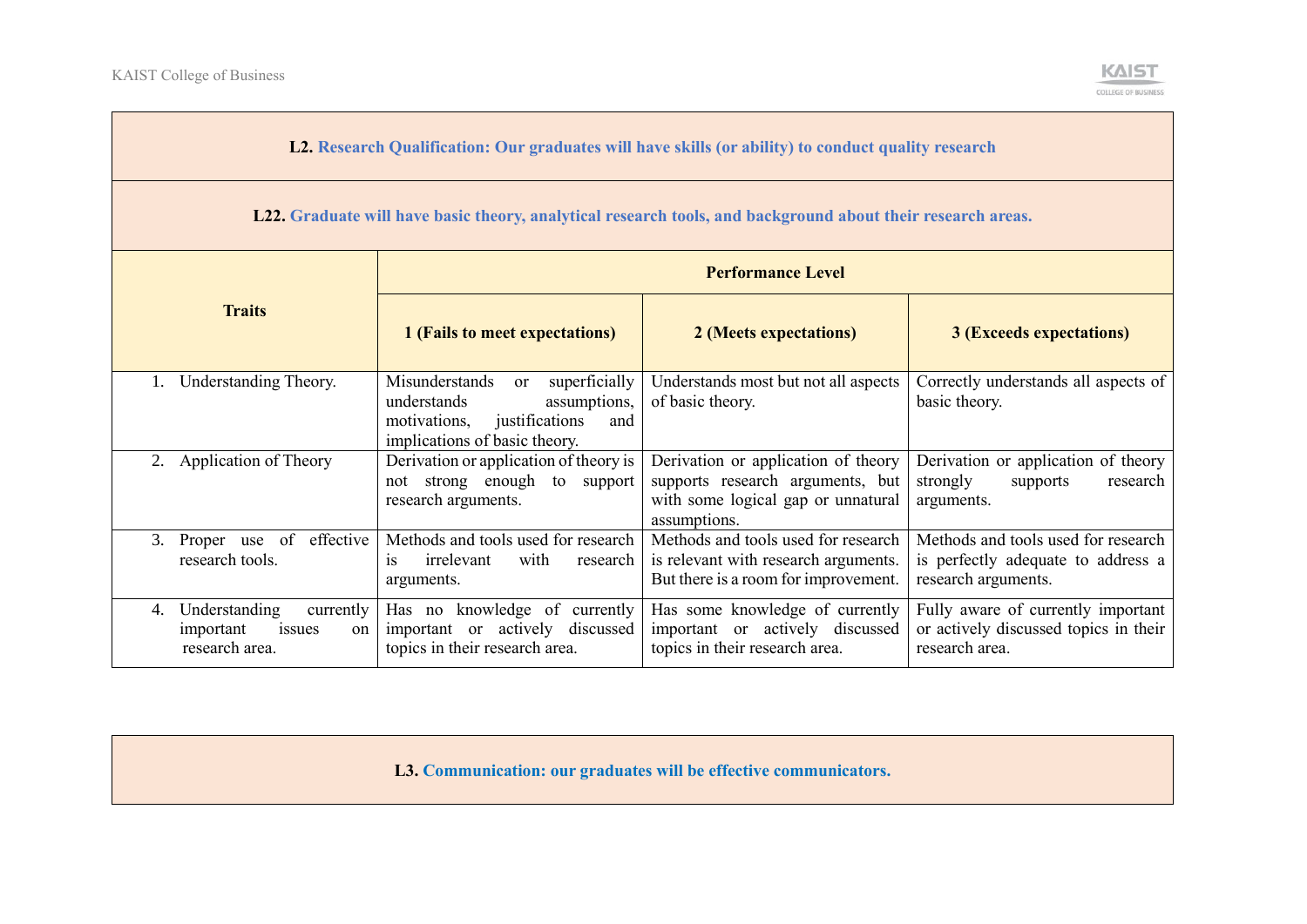

| <b>L31.</b> Graduate will produce professional business documents. |                                                                                                                                          |                                                                                                                                           |                                                                                                                                   |  |  |
|--------------------------------------------------------------------|------------------------------------------------------------------------------------------------------------------------------------------|-------------------------------------------------------------------------------------------------------------------------------------------|-----------------------------------------------------------------------------------------------------------------------------------|--|--|
|                                                                    |                                                                                                                                          | <b>Performance Level</b>                                                                                                                  |                                                                                                                                   |  |  |
| <b>Traits</b>                                                      | 1 (Fails to meet expectations)                                                                                                           | 2 (Meets expectations)                                                                                                                    | <b>3 (Exceeds expectations)</b>                                                                                                   |  |  |
| introduction<br>Clear<br>and<br>background                         | No or unclear introduction, and<br>absence of background information.                                                                    | Provides an introduction, present<br>some but not all of the key<br>background information.                                               | Provides a coherent introduction and<br>addresses key background issues<br>effectively.                                           |  |  |
| 2. Discipline-related concepts and<br>issues                       | Discipline-specific concepts<br>and<br>issues are not identified or they are<br>identified inappropriately.                              | Appropriately addresses most of the<br>key discipline-specific concepts and<br>issues but omits or identifies a few<br>of the minor ones. | Appropriately addresses all key<br>discipline-specific concepts<br>and<br>issues and most of the minor ones.                      |  |  |
| 3. Internally consistent arguments                                 | inconsistent,<br>Arguments<br>are<br>different parts of the paper do not<br>relate well to each other and are<br>inconsistent.           | Most arguments are consistent, and<br>most parts of the paper are integrated<br>and consistent.                                           | Arguments presented in the paper<br>are consistent and the different parts<br>of the paper are well integrated and<br>consistent. |  |  |
| 4. Logic and organization                                          | Arguments are poorly organized, do<br>not flow well, and are hard to follow.                                                             | Most but not all of the arguments are<br>well organized, flow logically, and<br>are easy to follow.                                       | All arguments are well organized,<br>flow logically, and are easy to<br>follow.                                                   |  |  |
| 5 Consistent conclusions                                           | or very weak connection<br>No<br>between analysis and conclusions                                                                        | Reasonable connection<br>between<br>analysis and conclusions; there may<br>be minor inconsistencies                                       | Very strong connection between<br>analysis and conclusions; there are<br>no inconsistencies.                                      |  |  |
| 6. Style and grammar                                               | Numerous<br>spelling<br>errors;<br>inappropriate<br>grammar,<br>sentence<br>structure, and paragraphing used<br>throughout the document. | Few spelling errors,<br>generally<br>appropriate<br>grammar,<br>sentence<br>structure, and paragraphing.                                  | No or very minimal spelling,<br>grammar, sentence structure, and<br>paragraphing errors.                                          |  |  |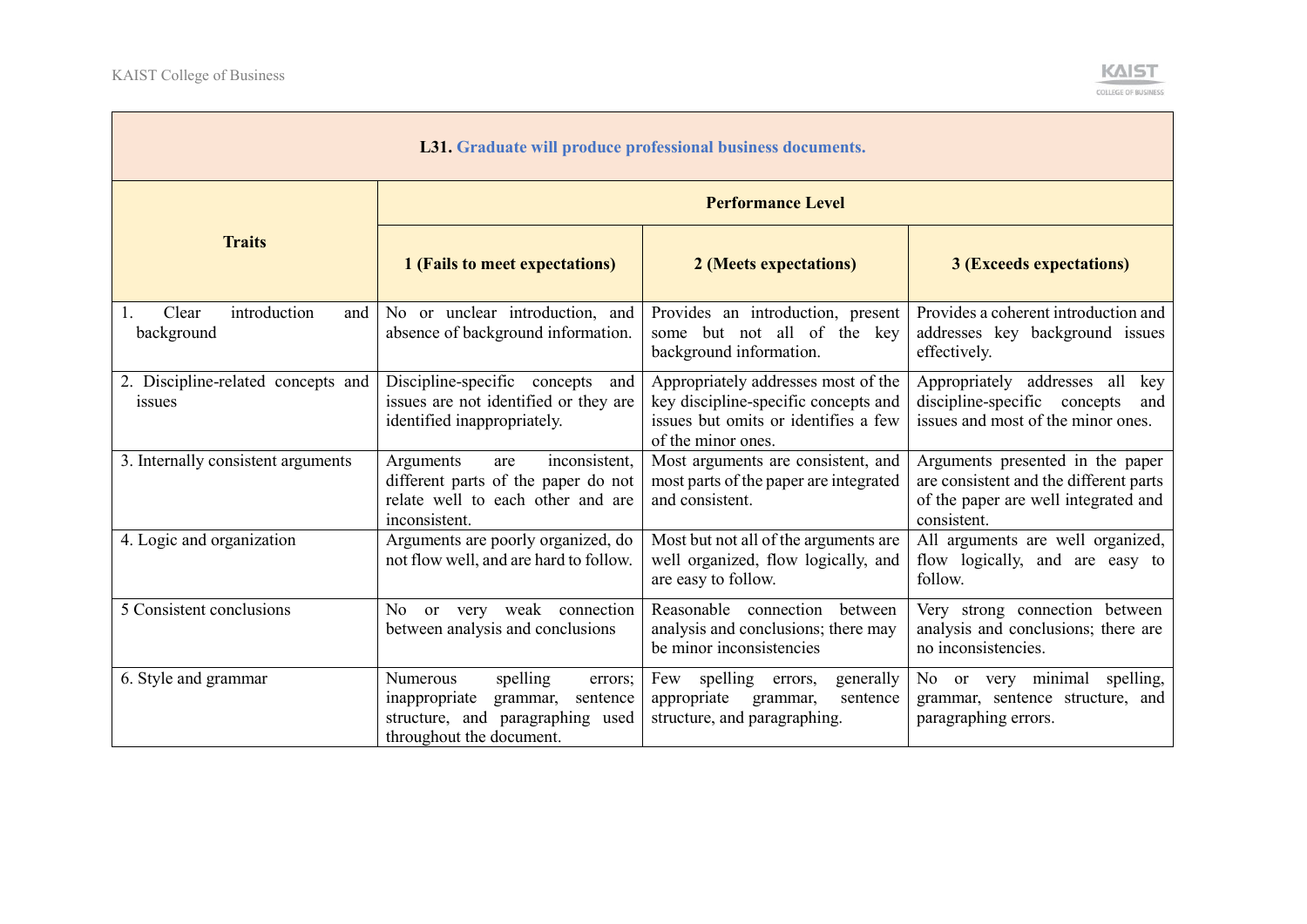

| 7. Effective literature search skills | N <sub>o</sub><br>of 1<br>literature<br>used<br><sub>or</sub>  | Uses more than one research source                              | Uses multiple research sources and                                             |
|---------------------------------------|----------------------------------------------------------------|-----------------------------------------------------------------|--------------------------------------------------------------------------------|
|                                       |                                                                | inappropriate web-based sources; but demonstrates no attempt to | makes effective use of current and                                             |
|                                       | trom  <br>not<br>come<br>are<br>sources                        | incorporate current information;                                | reliable information; sources are                                              |
|                                       | professional literature; sources are                           | most sources are authoritative or                               | authoritative or come from the                                                 |
|                                       | not current and/or relevant.                                   | come from professional literature;                              | professional literature; includes                                              |
|                                       |                                                                | sources are generally current and current relevant sources.     |                                                                                |
|                                       |                                                                | relevant.                                                       |                                                                                |
| 8. Documents sources                  | references;<br>N <sub>o</sub><br>inconsistent<br><sub>or</sub> | includes<br>Generally<br>appropriate                            | Includes appropriate citations within                                          |
|                                       | evidence of plagiarism.                                        |                                                                 | citations within the document and   the documents and lists references         |
|                                       |                                                                | lists references at the end of the                              | that include full bibliographic                                                |
|                                       |                                                                |                                                                 | documents; references are generally   information for each citation in the     |
|                                       |                                                                |                                                                 | usable but may not contain the full $\vert$ document; citations and references |
|                                       |                                                                | bibliographic information; citations                            | are consistent<br>throughout<br>the                                            |
|                                       |                                                                | references<br>are generally<br>and                              | document.                                                                      |
|                                       |                                                                | consistent throughout the documents                             |                                                                                |

| L3. Communication: our graduates will be effective communicators.<br><b>L12.</b> Graduate will deliver effective presentation accompanied with proper media technology. |                                                                                                      |                                                                                                           |                                                                                                           |
|-------------------------------------------------------------------------------------------------------------------------------------------------------------------------|------------------------------------------------------------------------------------------------------|-----------------------------------------------------------------------------------------------------------|-----------------------------------------------------------------------------------------------------------|
|                                                                                                                                                                         | <b>Performance Level</b>                                                                             |                                                                                                           |                                                                                                           |
| <b>Traits</b>                                                                                                                                                           | 1 (Fails to meet expectations)                                                                       | 2 (Meets expectations)                                                                                    | <b>3 (Exceeds expectations)</b>                                                                           |
| 1. Organization                                                                                                                                                         | No opening statement or irrelevant<br>statement; Loses focus more than<br>once; does not manage time | Has opening statement relevant to<br>topic, and gives outline of speech;<br>mostly organized<br>with some | Has a clear opening statement that<br>audience's interest and<br>catches<br>gives overview; stays focused |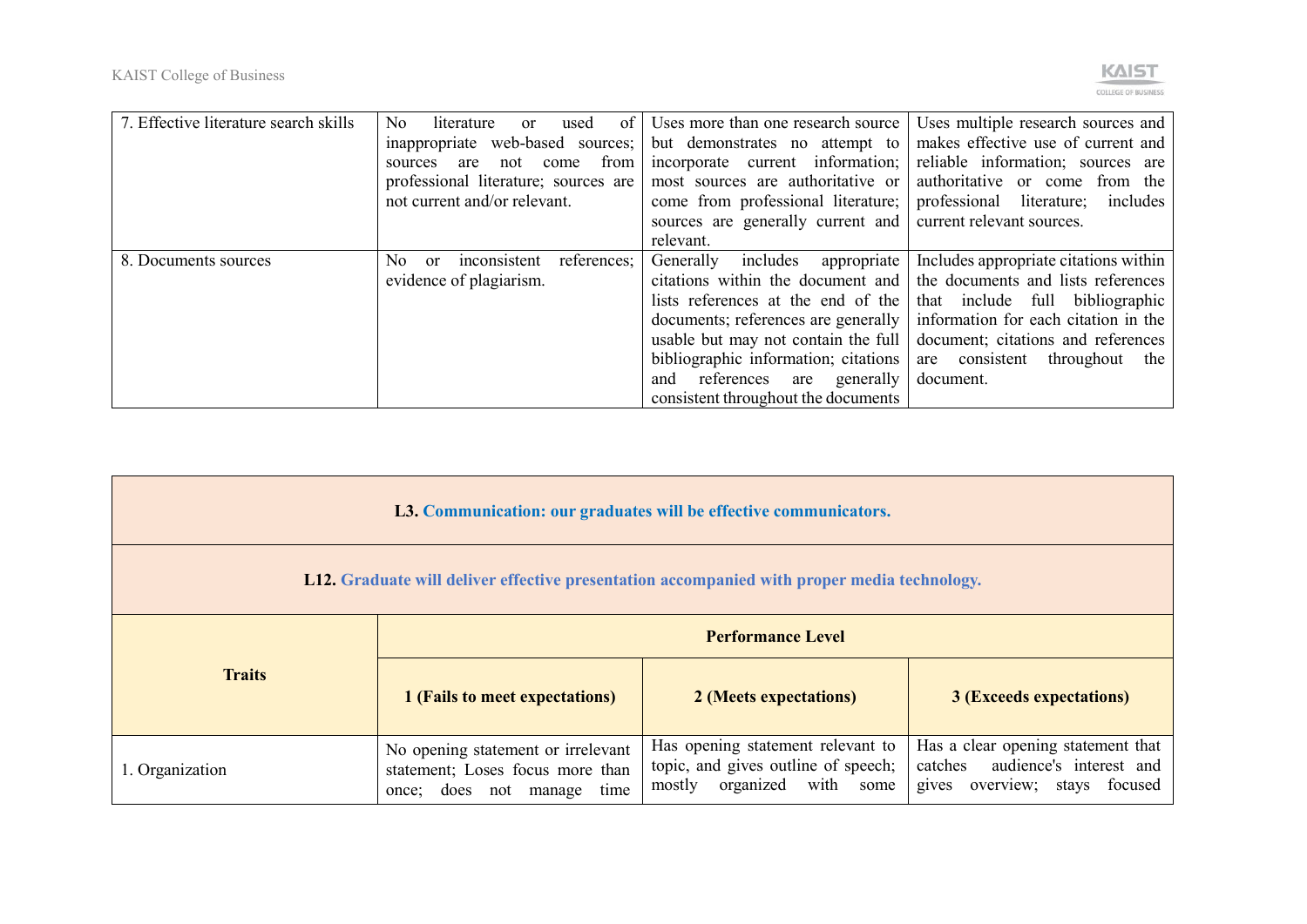

|                                                | effectively.                                                                                                                                 | transitions; allows enough time to<br>deliver speech, although it could<br>have been better edited                                       | transition<br>throughout.<br>Has<br>statement, ties sections together;<br>effective time management.                                         |
|------------------------------------------------|----------------------------------------------------------------------------------------------------------------------------------------------|------------------------------------------------------------------------------------------------------------------------------------------|----------------------------------------------------------------------------------------------------------------------------------------------|
| 2. Quality of slides                           | Sloppy and/or unprofessional; may<br>be difficult<br>to read; many<br>slides are superfluous.                                                | Readable, professional, appropriate<br>number                                                                                            | Readable, professional, imaginative<br>and/or high quality (without being a<br>distraction).                                                 |
| 3. Voice quality and pace                      | Demonstrates one or more of the<br>following : mumbling, too soft, too<br>loud, too fast, too slow, "umms."                                  | Can easily understand; appropriate<br>pace and volume; delivery is mostly<br>clear and natural                                           | Excellent delivery; conversational,<br>modulates<br>voice,<br>projects<br>enthusiasm, interest, confidence.                                  |
| 4. Mannerisms                                  | Demonstrates<br>one<br><sub>or</sub><br>more<br>distracting<br>mannerisms, which may include bad<br>posture, shifting feet, etc.             | No distracting mannerisms. Decent<br>posture.                                                                                            | Uses body language effectively<br>naturally)<br>(and<br>maintain<br>to<br>audience's interest                                                |
| 5. Professionalism                             | Makes excuses for the presentation;<br>word choice is not appropriate for<br>audience; inappropriately informal,<br>does not stay "in role." | profession-ally,<br>audience<br>Treats<br>word choice is acceptable (does not<br>use<br>slang); keeps<br>under<br>nervousness<br>control | professionally;<br>audience<br>Treats<br>confident, shows command of topic                                                                   |
| $median/rapport$ with<br>Use<br>0t<br>audience | Relies heavily on slides or notes;<br>little<br>makes<br>eye<br>contact;<br>inappropriate number of slides (too<br>many or too few).         | Looks at slides to keep on track with<br>presentation; appropriate number of<br>slides; maintains eye contact most<br>of the time.       | Slides<br>effortlessly<br>use<br>are<br>to<br>enhance speech; speech could be<br>effectively delivered without them;<br>perfect eye contact. |

**L3. Communication: our graduates will be effective communicators.**

**L12. Graduate will demonstrate effective interpersonal communication in a team setting.**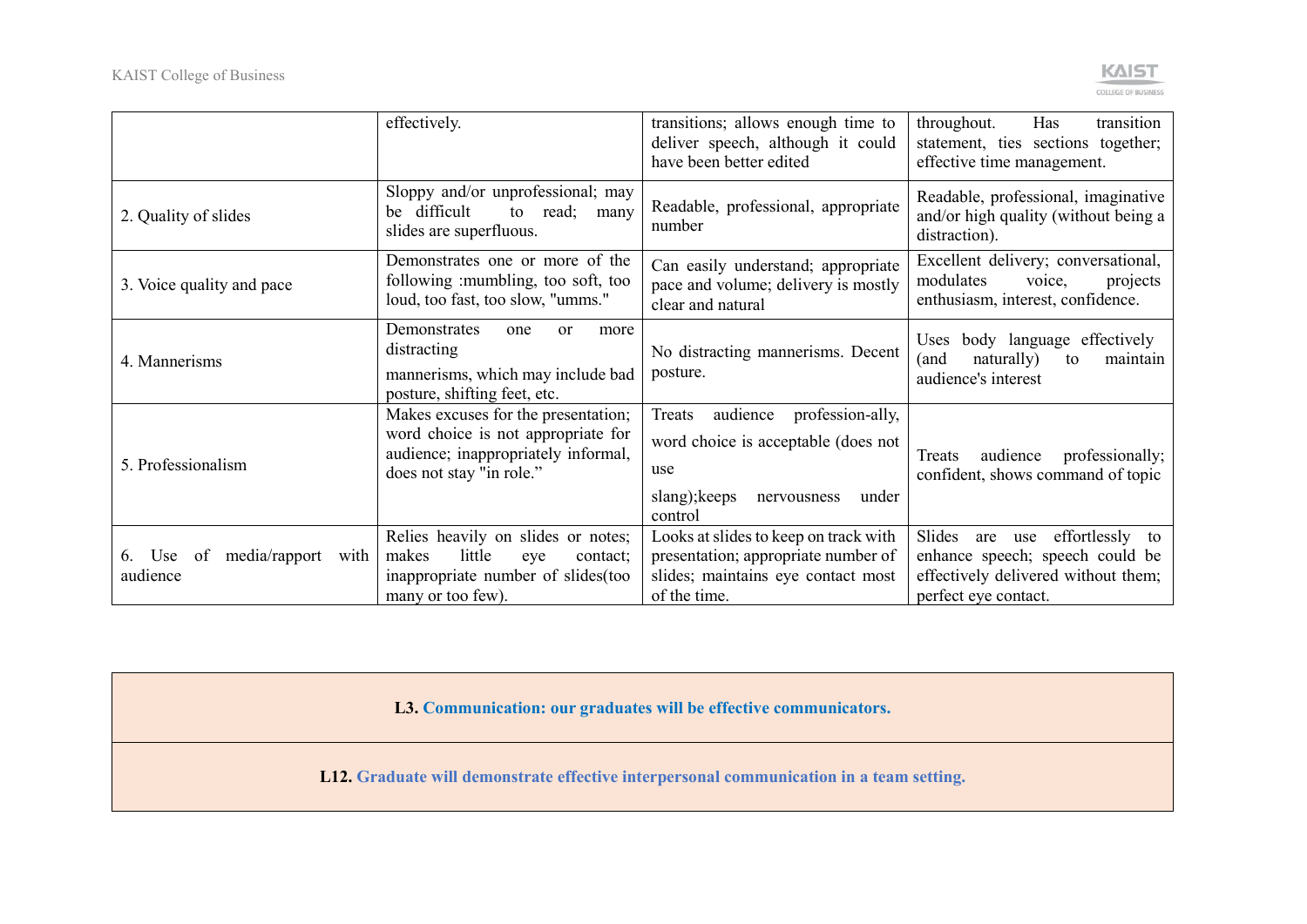

|                                                                  | <b>Performance Level</b>                                                                                                                                                                       |                                                                                                               |                                                                                                                              |
|------------------------------------------------------------------|------------------------------------------------------------------------------------------------------------------------------------------------------------------------------------------------|---------------------------------------------------------------------------------------------------------------|------------------------------------------------------------------------------------------------------------------------------|
| <b>Traits</b>                                                    | 1 (Fails to meet expectations)                                                                                                                                                                 | 2 (Meets expectations)                                                                                        | <b>3 (Exceeds expectations)</b>                                                                                              |
| 1. Commitment                                                    | Seems reluctant to engage fully in<br>discussions and task assignments                                                                                                                         | Consistently<br>demonstrates<br>commitment to the project by<br>being prepared for each group<br>meeting      | Follows up on ideas and suggestions<br>from previous meetings and reports<br>findings to the group                           |
| between<br><b>Balance</b><br>task and<br>interpersonal relations | Focuses exclusively on task to be<br>accomplished without regard to<br>member<br>focuses<br>team<br><sub>or</sub><br>exclusively on<br>relations<br>interpersonal<br>without<br>regard to task | <b>Balances</b><br>the<br>for<br>task<br>need<br>accomplishment with the needs of<br>individuals in the group | Volunteers to assist others and shares<br>information openly                                                                 |
| 3. Contributions                                                 | Does not offer ideas or suggestions<br>that contribute to problem solving                                                                                                                      | Frequently offers helpful ideas or<br>suggestions                                                             | actively<br>Listens<br>shows<br>and<br>understanding by paraphrasing or by<br>acknowledging and building on<br>others' ideas |
| 4. Stays on track                                                | off<br>Takes<br>the<br>track<br>by<br>group<br>initiating<br>conversations<br><sub>or</sub><br>discussions unrelated to the task                                                               | Introduces suggestions and ideas<br>that are relevant to the task                                             | Uses tact and diplomacy to alert<br>group that focus has strayed from the<br>task at hand                                    |

**L4. Global Perspective: Our graduates will have a global perspective.**

**L41. Graduate will understand global business issues and relate current issues to emerging business opportunities.**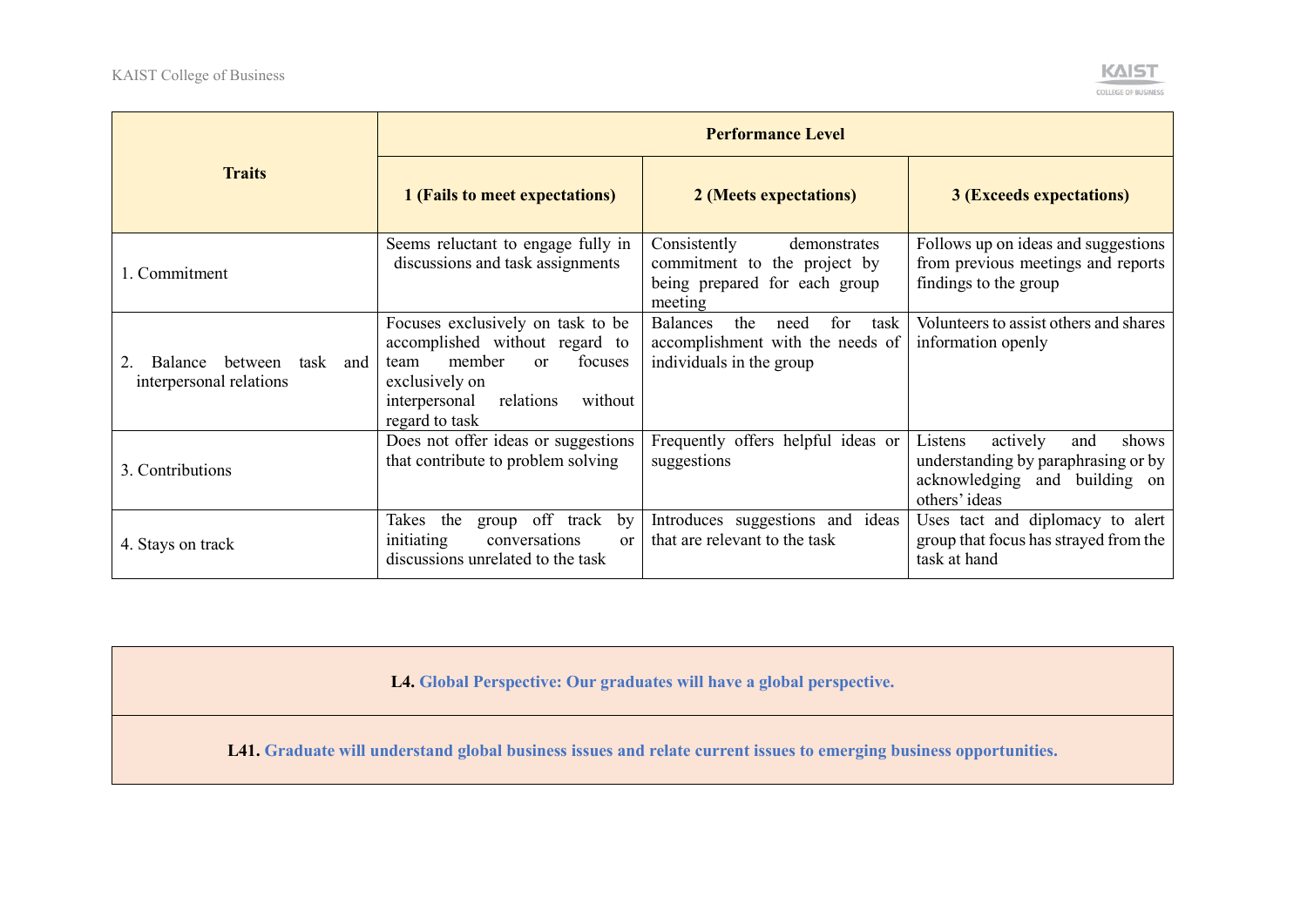

| <b>Traits</b>                                              | <b>Performance Level</b>                                                                                                                   |                                                                                                                                        |                                                                                                                                |  |
|------------------------------------------------------------|--------------------------------------------------------------------------------------------------------------------------------------------|----------------------------------------------------------------------------------------------------------------------------------------|--------------------------------------------------------------------------------------------------------------------------------|--|
|                                                            | 1 (Fails to meet expectations)                                                                                                             | 2 (Meets expectations)                                                                                                                 | <b>3 (Exceeds expectations)</b>                                                                                                |  |
| 1. Understanding of global issues                          | No or incomplete understanding of<br>some or all of the following relevant<br>global issues: economic, cultural,<br>legal, demographic     | Some understanding of most of the<br>relevant issues                                                                                   | Clear and detailed understanding of<br>relevant issues                                                                         |  |
| 2. Analysis of global issues                               | No analysis of impact of relevant<br>global issues; erroneous analysis of<br>impact                                                        | Some analysis of impact of global<br>inaccuracies<br>issues;<br>some<br>1n<br>analysis                                                 | Clear, accurate and detailed analysis<br>of impact of relevant global issues                                                   |  |
| 3. Application of analysis to global<br>business situation | No application of analysis to<br>specific global business situation;<br>conclusions<br>incorrect<br><sub>or</sub><br>recommendations made. | Some application of analysis to<br>specific global business situation,<br>conclusions<br>weak<br><sub>or</sub><br>recommendations made | Clear application of analysis to<br>global business situation;<br>valid<br>conclusions<br>and<br>good<br>recommendations given |  |

| L4. Global Perspective: Our graduates will have a global perspective.                              |                                |                        |                                 |  |  |  |
|----------------------------------------------------------------------------------------------------|--------------------------------|------------------------|---------------------------------|--|--|--|
| L42. Graduate will have command of business English or other language of global financial markets. |                                |                        |                                 |  |  |  |
| <b>Traits</b>                                                                                      | <b>Performance Level</b>       |                        |                                 |  |  |  |
|                                                                                                    | 1 (Fails to meet expectations) | 2 (Meets expectations) | <b>3 (Exceeds expectations)</b> |  |  |  |